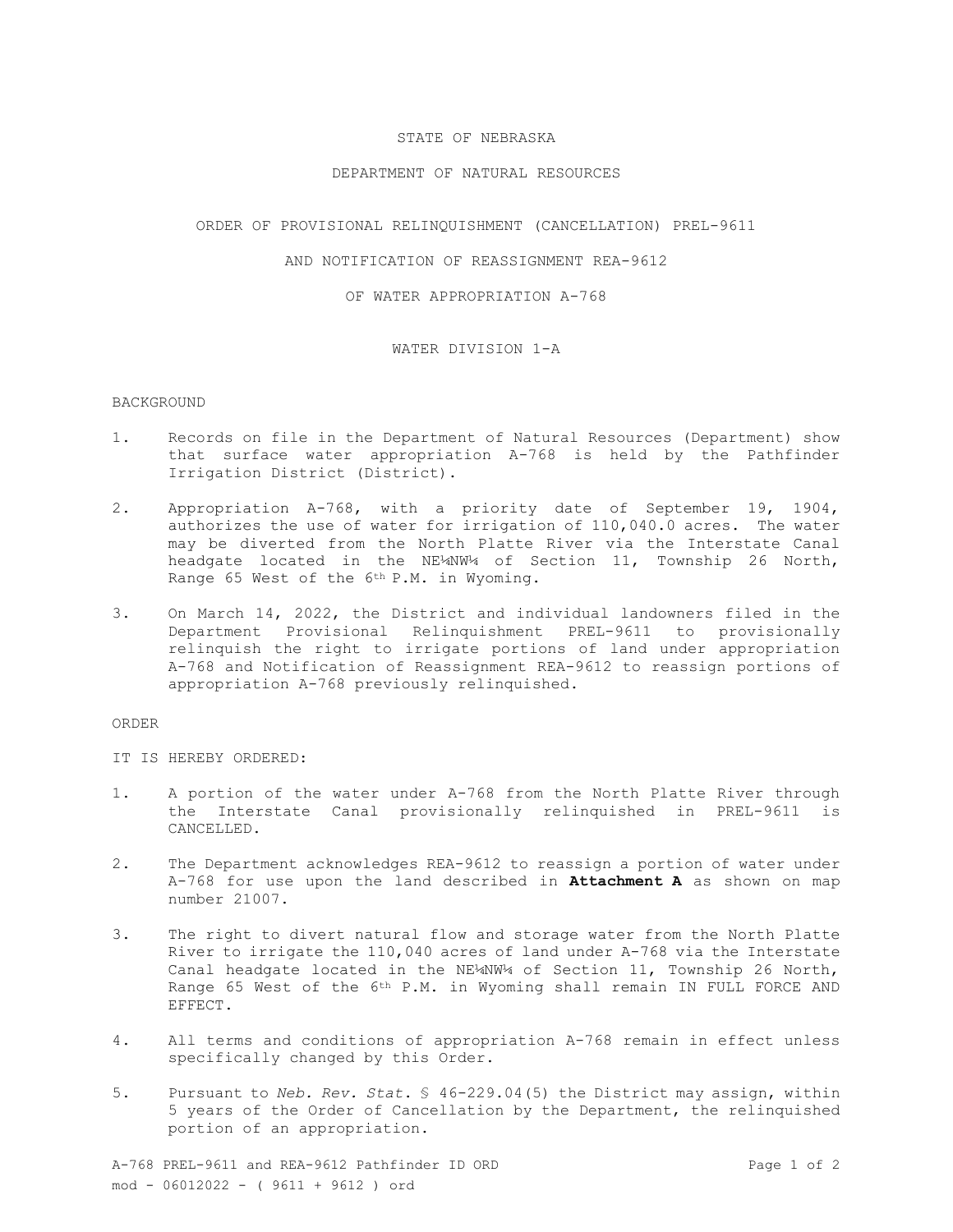- 6. **Attachment A** is hereby made a part of this Order.
- 7. The appropriator must comply with all relevant statutes. This includes, but is not limited to, the following:
	- A. Receiving approval prior to taking any action that changes the location of the point of diversion, a transfer of the location of the place of use, a relinquishment of a portion of the appropriation, the type of use, or the type of appropriation.
	- B. Notify the Department of Natural Resources of any reassignment of relinquished portions of an appropriation.
	- C. Comply with all relevant notices and orders of the Department.

#### ADDITIONAL INFORMATION

Failure to comply with all laws and regulations pertaining to surface water appropriations and any orders issued by the Director of the Department of Natural Resources may result in the cancellation of the appropriation, temporary closing of the appropriation, administrative penalty, criminal prosecution, or any combination thereof.

Nebraska law provides that failure to use a portion or all of a perfected appropriation for five consecutive years may result in cancellation of the appropriation.

DEPARTMENT OF NATURAL RESOURCES

June 1, 2022

Thomes E. Riley

Thomas E. Riley, P.E., Director

A copy of this Order was posted on the Department's website. Copies of this Order and map number 21007 were provided to the Department's field office in Bridgeport, Nebraska and mailed to the following:

Dennis Strauch, General Manager U.S. Bureau of Reclamation Pathfinder Irrigation District c/o Carlie A. Ronca P.O. Box 338 P.O. Box 1630 Mitchell, Nebraska 69357 Mills, Wyoming 82644